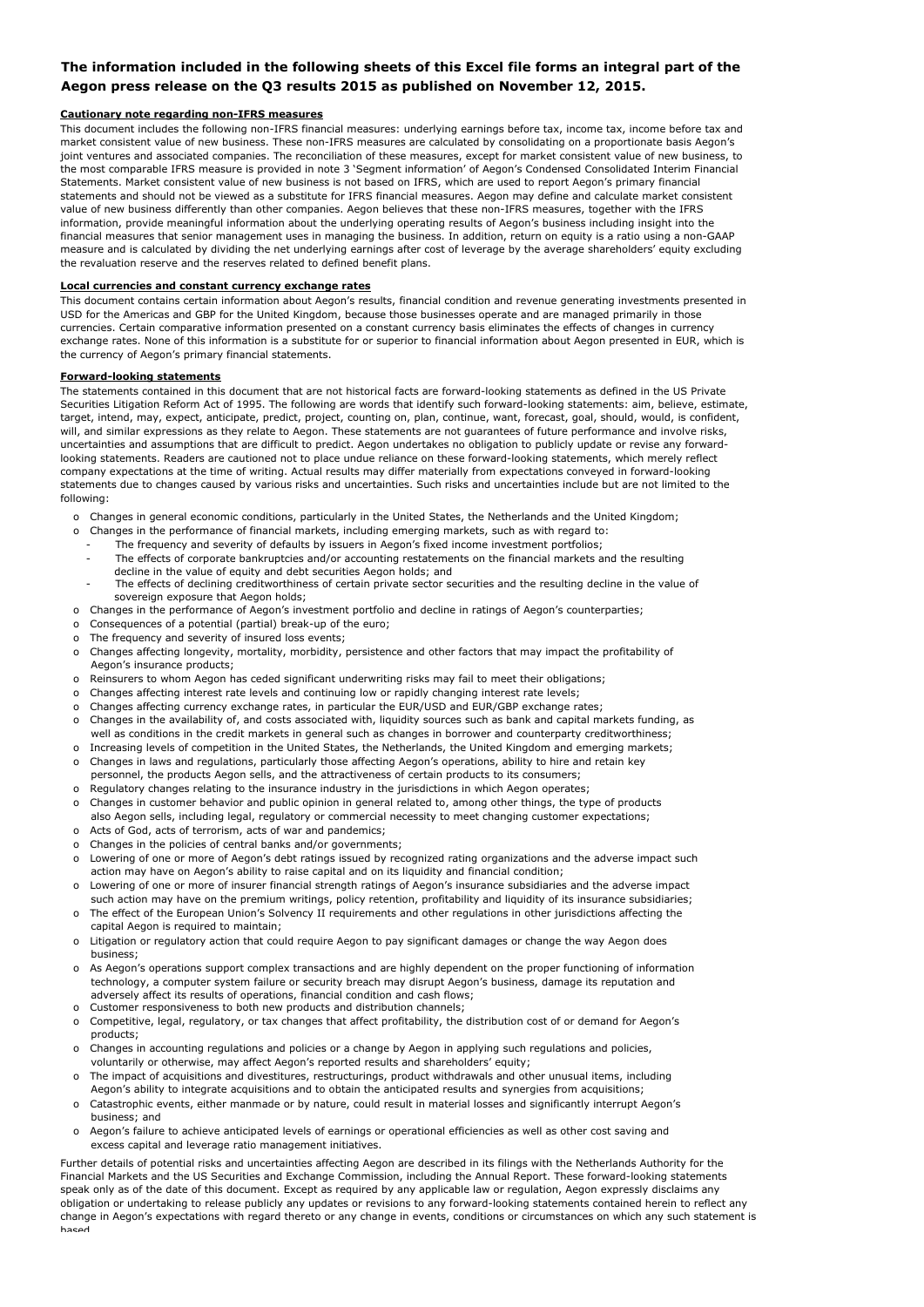| Key performance indicators              |                |         |         |                          |         |               |          |                 |               |
|-----------------------------------------|----------------|---------|---------|--------------------------|---------|---------------|----------|-----------------|---------------|
| amounts in EUR millions b)              | Notes          | Q3 2015 | Q2 2015 | $\frac{0}{0}$            | Q3 2014 | $\frac{0}{0}$ | YTD 2015 | <b>YTD 2014</b> | $\frac{0}{0}$ |
| Underlying earnings before tax          |                | 436     | 549     | (21)                     | 291     | $\ast$        | 1,453    | 1,303           | $\ast$        |
| Net income / (loss)                     |                | (524)   | 350     | $\overline{\phantom{a}}$ | 52      | -             | 142      | 787             | (82)          |
| <b>Sales</b>                            | $\overline{2}$ | 2,604   | 2,442   | $\overline{z}$           | 2,333   | 12            | 7,796    | 6,485           | 20            |
| Market consistent value of new business | 3              | 125     | 183     | (31)                     | 192     | (35)          | 448      | 636             | (30)          |
| Return on equity                        | $\overline{4}$ | 6.8%    | 8.2%    | (18)                     | 4.9%    | $\ast$        | 7.3%     | 7.3%            | $\ast$        |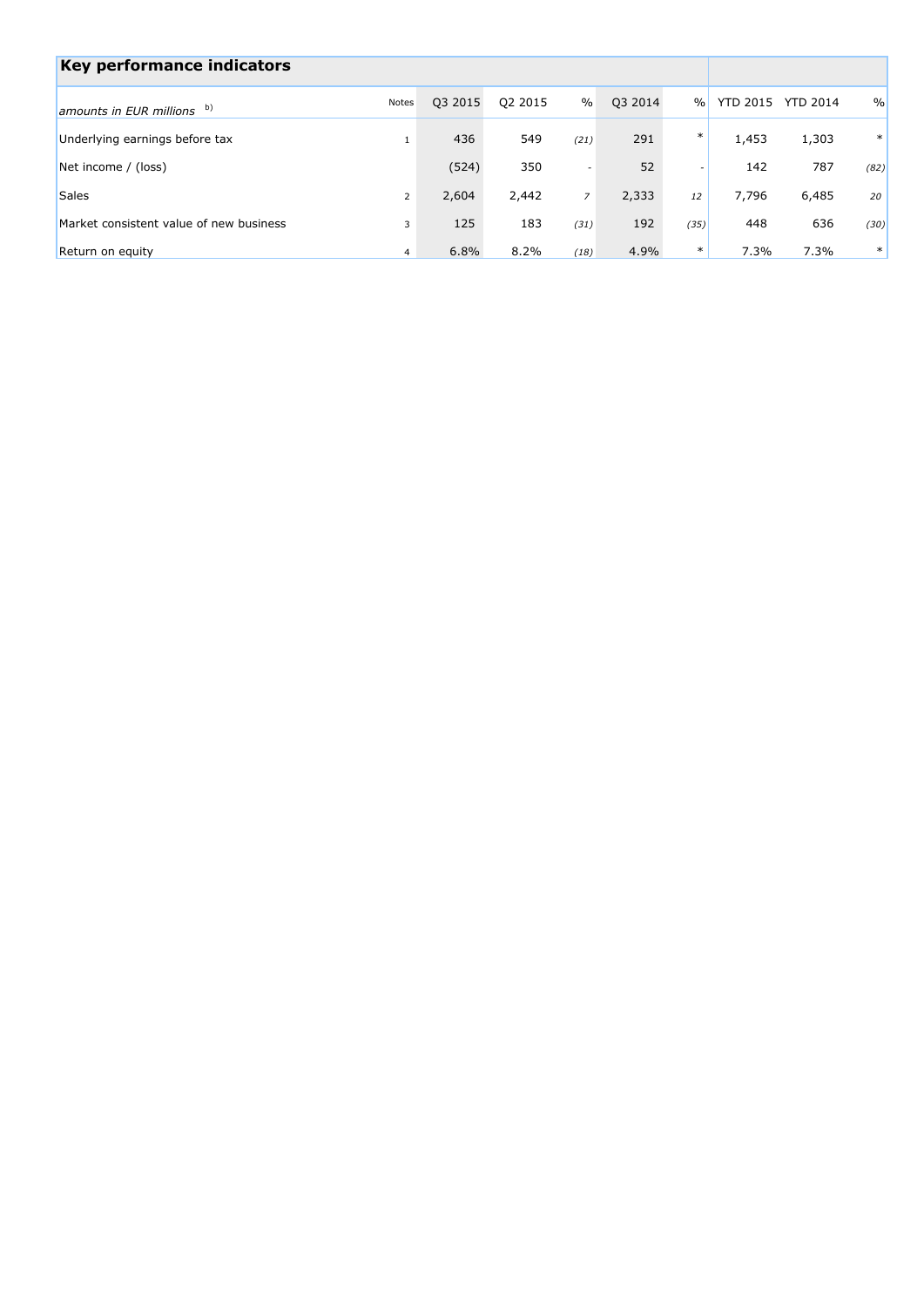| <b>Financial overview</b>                            |       |         |                |                          |                |      |                  |                 |                |
|------------------------------------------------------|-------|---------|----------------|--------------------------|----------------|------|------------------|-----------------|----------------|
| <b>EUR</b> millions                                  | Notes | Q3 2015 | Q2 2015        | $\%$                     | Q3 2014        | $\%$ | <b>YTD 2015</b>  | <b>YTD 2014</b> | $\%$           |
| Underlying earnings before tax                       |       |         |                |                          |                |      |                  |                 |                |
| Americas                                             |       | 243     | 358            | (32)                     | 134            | 81   | 891              | 767             | 16             |
| The Netherlands                                      |       | 135     | 136            | (1)                      | 127            | 6    | 402              | 386             | $\overline{4}$ |
| United Kingdom                                       |       | 27      | 34             | (21)                     | 28             | (2)  | 100              | 86              | 16             |
| <b>New Markets</b>                                   |       | 69      | 62             | 12                       | 40             | 74   | 183              | 163             | 12             |
| Holding and other                                    |       | (38)    | (41)           | 8                        | (37)           | (3)  | (122)            | (99)            | (22)           |
| Underlying earnings before tax                       |       | 436     | 549            | (21)                     | 291            | 50   | 1,453            | 1,303           | 12             |
| Fair value items                                     |       | (103)   | (293)          | 65                       | (296)          | 65   | (554)            | (675)           | 18             |
| Realized gains / (losses) on investments             |       | 36      | 134            | (73)                     | 85             | (58) | 288              | 392             | (27)           |
| Net impairments                                      |       | (12)    | $\overline{7}$ |                          | 5              |      | (15)             | (6)             | (158)          |
| Other income / (charges)                             |       | (950)   | (11)           | $\overline{a}$           | (29)           |      | (961)            | (49)            |                |
| Run-off businesses                                   |       | 28      | 3              |                          | (31)           |      | 38               | (18)            |                |
| Income before tax                                    |       | (565)   | 389            | $\overline{\phantom{a}}$ | 23             |      | 249              | 947             | (74)           |
| Income tax                                           |       | 41      | (39)           |                          | 29             | 43   | (107)            | (160)           | 33             |
| Net income / (loss)                                  |       | (524)   | 350            | $\overline{\phantom{a}}$ | 52             | ÷,   | 142              | 787             | (82)           |
| Net income / (loss) attributable to:                 |       |         |                |                          |                |      |                  |                 |                |
| Equity holders of Aegon N.V.                         |       | (524)   | 350            |                          | 52             |      | 141              | 787             | (82)           |
| Non-controlling interests                            |       |         |                | (45)                     | $\overline{a}$ | (33) |                  |                 |                |
|                                                      |       |         |                |                          |                |      |                  |                 |                |
| Net underlying earnings                              |       | 355     | 433            | (18)                     | 235            | 51   | 1,132            | 987             | 15             |
| Commissions and expenses                             |       | 1,510   | 1,761          | (14)                     | 1,398          | 8    | 4,984            | 4,296           | 16             |
| of which operating expenses                          | 9     | 912     | 923            | (1)                      | 826            | 10   | 2,737            | 2,415           | 13             |
| <b>New life sales</b>                                |       |         |                |                          |                |      |                  |                 |                |
| Life single premiums                                 |       | 1,165   | 1,062          | 10                       | 1,806          | (35) | 3,649            | 4,115           | (11)           |
| Life recurring premiums annualized                   |       | 319     | 411            | (23)                     | 372            | (14) | 1,139            | 1,111           | 3              |
| Total recurring plus 1/10 single                     |       | 435     | 518            | (16)                     | 552            | (21) | 1,504            | 1,522           | (1)            |
| <b>New life sales</b>                                |       |         |                |                          |                |      |                  |                 |                |
| Americas                                             | 10    | 148     | 158            | (6)                      | 141            | 5    | 447              | 382             | 17             |
| The Netherlands                                      |       | 24      | 25             | (1)                      | 99             | (75) | 87               | 169             | (49)           |
| United Kingdom                                       |       | 194     | 263            | (26)                     | 250            | (22) | 726              | 777             | (7)            |
| <b>New Markets</b>                                   | 10    | 68      | 72             | (5)                      | 61             | 11   | 245              | 194             | 26             |
| Total recurring plus 1/10 single                     |       | 435     | 518            | (16)                     | 552            | (21) | 1,504            | 1,522           | (1)            |
| New premium production accident and health insurance |       | 212     | 228            | (7)                      | 241            | (12) | 747              | 737             | $\mathbf{1}$   |
| New premium production general insurance             |       | 18      | 20             | (11)                     | 16             | 10   | 59               | 51              | 18             |
|                                                      |       |         |                |                          |                |      |                  |                 |                |
| Gross deposits (on and off balance)                  |       |         |                |                          |                |      |                  |                 |                |
| Americas                                             | 10    | 7,868   | 9,069          | (13)                     | 7,053          | 12   | 28,488           | 24,085          | 18             |
| The Netherlands                                      |       | 1,000   | 1,116          | (10)                     | 716            | 40   | 3,679            | 1,793           | 105            |
| United Kingdom                                       |       | 71      | 88             | (20)                     | 90             | (21) | 239              | 214             | 12             |
| <b>New Markets</b>                                   | 10    | 10,455  | 6,496          | 61                       | 7,382          | 42   | 22,449<br>54,855 | 15,655          | 43             |
| <b>Total gross deposits</b>                          |       | 19,394  | 16,769         | 16                       | 15,242         | 27   |                  | 41,746          | 31             |
| Net deposits (on and off balance)                    |       |         |                |                          |                |      |                  |                 |                |
| Americas                                             | 10    | 711     | 1,913          | (63)                     | 457            | 55   | 7,028            | 5,672           | 24             |
| The Netherlands                                      |       | 230     | 355            | (35)                     | 338            | (32) | 1,381            | 647             | 113            |
| United Kingdom                                       |       | 39      | 54             | (27)                     | 57             | (31) | 135              | 123             | 11             |
| <b>New Markets</b>                                   | 10    | 3,564   | 975            |                          | 2,945          | 21   | 6,814            | 2,706           | 152            |
| Total net deposits excluding run-off businesses      |       | 4,544   | 3,296          | 38                       | 3,797          | 20   | 15,358           | 9,147           | 68             |
| Run-off businesses                                   |       | (294)   | (111)          | (166)                    | (265)          | (11) | (618)            | (1,047)         | 41             |
| Total net deposits / (outflows)                      |       | 4,250   | 3,185          | 33                       | 3,532          | 20   | 14,741           | 8,100           | 82             |

| <b>Revenue-generating investments</b>       |          |          |               |          |               |
|---------------------------------------------|----------|----------|---------------|----------|---------------|
|                                             | Sep. 30, | Jun. 30, |               | Dec. 31, |               |
|                                             | 2015     | 2015     | $\frac{0}{0}$ | 2014     | $\frac{0}{0}$ |
| Revenue-generating investments (total)      | 635,458  | 645,017  | (1)           | 558,328  | 14            |
| Investments general account                 | 160,830  | 158,956  |               | 153,653  | 5             |
| Investments for account of policyholders    | 193,562  | 205,903  | (6)           | 191,467  | $\mathbf{1}$  |
| Off balance sheet investments third parties | 281,066  | 280,158  | $\sim$        | 213,208  | 32            |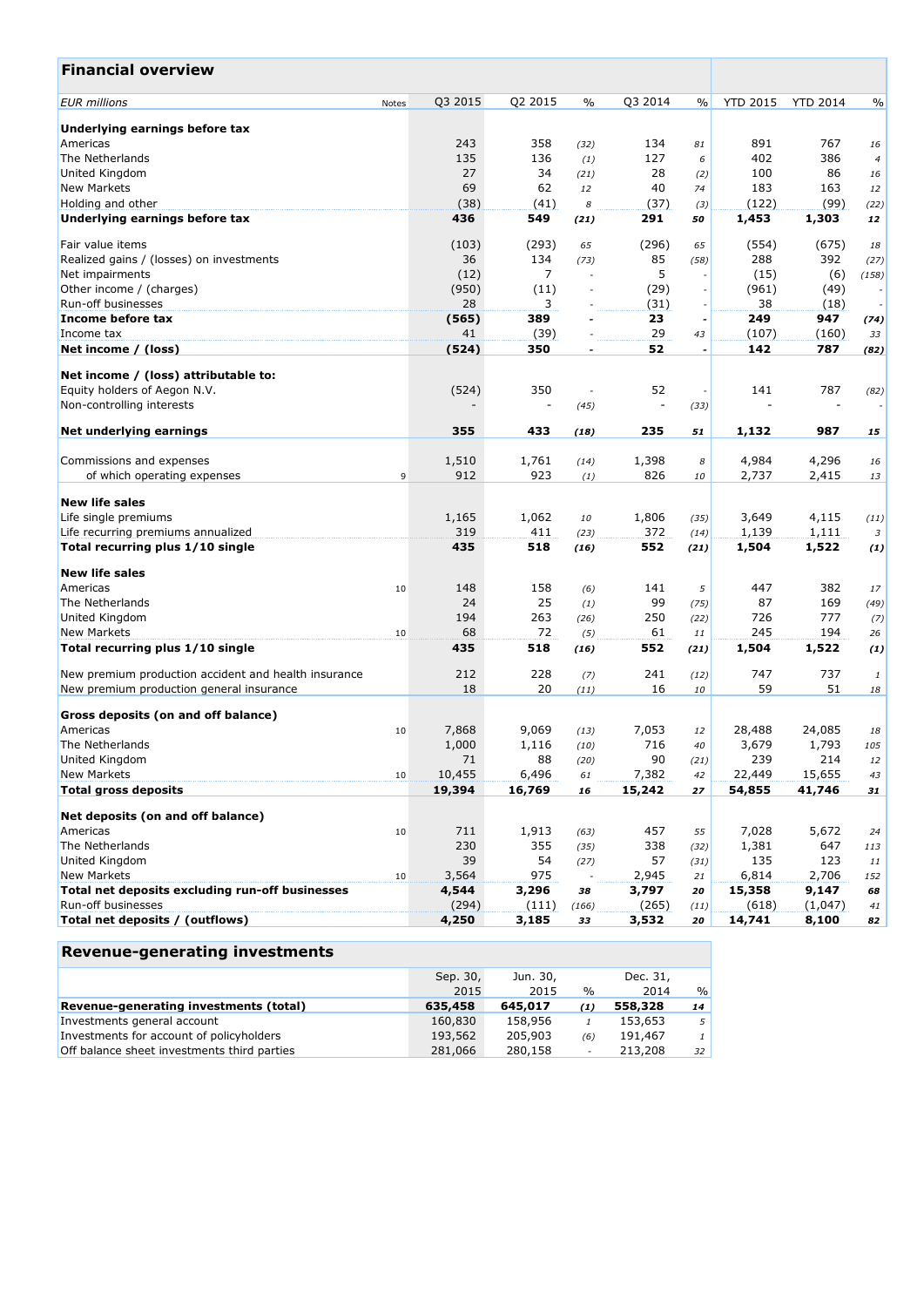| Financial overview, Q3 2015 geographically         |       |                      |         |            |              |       |
|----------------------------------------------------|-------|----------------------|---------|------------|--------------|-------|
|                                                    |       |                      |         |            | Holding,     |       |
|                                                    |       |                      |         |            | other        |       |
|                                                    |       | The                  | United  | <b>New</b> | activities & |       |
| <b>EUR</b> millions                                |       | Americas Netherlands | Kingdom | Markets    | eliminations | Total |
| Underlying earnings before tax by line of business |       |                      |         |            |              |       |
| Life                                               | 90    | 81                   | 14      | 27         |              | 211   |
| Individual savings and retirement products         | 70    |                      |         | (3)        |              | 67    |
| Pensions                                           | 83    | 47                   | 13      |            |              | 145   |
| Non-life                                           |       |                      |         |            |              | 4     |
| <b>Asset Management</b>                            |       |                      |         | 40         |              | 40    |
| Other                                              |       |                      |         |            | (38)         | (32)  |
| Underlying earnings before tax                     | 243   | 135                  | 27      | 69         | (38)         | 436   |
| Fair value items                                   | (146) | (1)                  | 34      |            | 3            | (103) |
| Realized gains / (losses) on investments           |       | 32                   |         |            |              | 36    |
| Net impairments                                    | (5)   | (6)                  |         | (1)        |              | (12)  |
| Other income / (charges)                           | (909) |                      | 3       | (43)       |              | (950) |
| Run-off businesses                                 | 28    |                      |         |            |              | 28    |
| Income before tax                                  | (789) | 160                  | 65      | 34         | (35)         | (565) |
| Income tax                                         | 73    | (34)                 | (4)     | (8)        | 13           | 41    |
| Net income / (loss)                                | (716) | 126                  | 62      | 26         | (22)         | (524) |
| Net underlying earnings                            | 205   | 104                  | 24      | 46         | (25)         | 355   |

| <b>Employee numbers</b>                                              |                  |                  |                    |
|----------------------------------------------------------------------|------------------|------------------|--------------------|
|                                                                      | Sep. 30,<br>2015 | Jun. 30,<br>2015 | Dec. $31.$<br>2014 |
| <b>Employees</b>                                                     | 28,675           | 28,241           | 28,602             |
| of which agents                                                      | 5,642            | 5,207            | 5.713              |
| of which Aegon's share of employees in joint ventures and associates | 1,694            | 1,694            | 1,614              |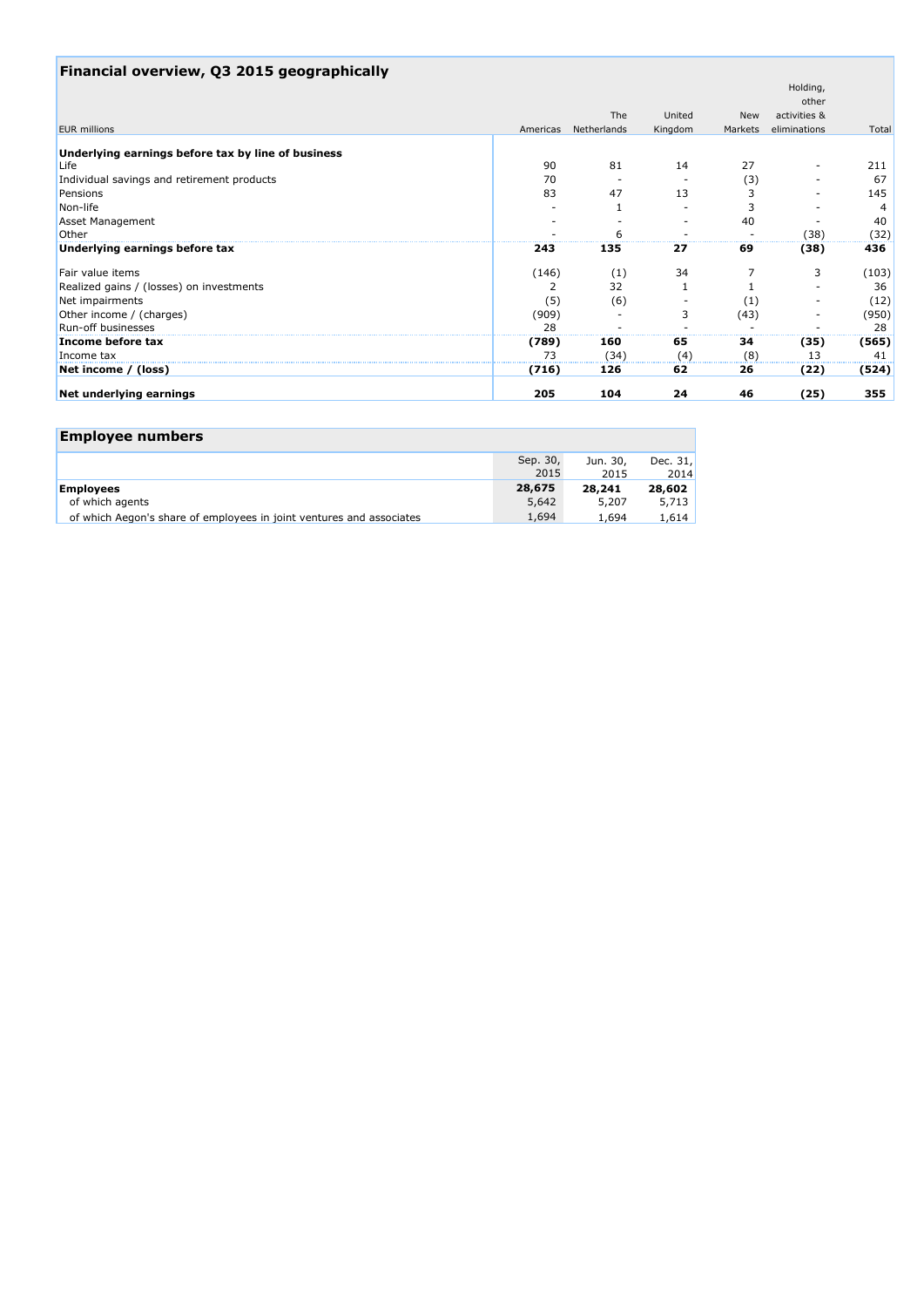| Americas                                                      |                          |                |               |                          |      |                 |                 |                          |
|---------------------------------------------------------------|--------------------------|----------------|---------------|--------------------------|------|-----------------|-----------------|--------------------------|
| USD millions<br>Notes                                         | Q3 2015                  | Q2 2015        | $\frac{0}{0}$ | Q3 2014                  | $\%$ | <b>YTD 2015</b> | <b>YTD 2014</b> | $\frac{0}{0}$            |
| Underlying earnings before tax by line of business            |                          |                |               |                          |      |                 |                 |                          |
| Life insurance                                                | 91                       | 68             | 34            | (259)                    |      | 160             | (81)            |                          |
| Accident & health insurance                                   | 8                        | 58             | (87)          | 4                        | 117  | 103             | 135             | (24)                     |
| Life & protection                                             | 99                       | 126            | (21)          | (256)                    |      | 262             | 54              |                          |
| Retirement plans                                              | 67                       | 72             | (7)           | 69                       | (4)  | 207             | 196             | 6                        |
| Mutual funds                                                  | 13                       | 11             | 13            | 13                       | (3)  | 34              | 36              | (5)                      |
| Variable annuities                                            | 83                       | 127            | (34)          | 298                      | (72) | 367             | 527             | (30)                     |
| <b>Fixed annuities</b>                                        | (18)                     | 37             |               | 7                        |      | 47              | 117             | (60)                     |
| Stable value solutions                                        | 25                       | 25             | (1)           | 27                       | (7)  | 76              | 82              | (7)                      |
| Investments & retirement                                      | 170                      | 272            | (38)          | 415                      | (59) | 731             | 957             | (24)                     |
| Canada                                                        |                          |                |               | 12                       |      |                 | 26              |                          |
| Latin America                                                 | $1\,$                    | (2)            |               | 1                        | (23) |                 | 3               |                          |
| Underlying earnings before tax                                | 270                      | 396            | (32)          | 172                      | 57   | 993             | 1,040           | (4)                      |
| Fair value items                                              | (163)                    | (321)          | 49            | (213)                    | 24   | (585)           | (442)           | (33)                     |
| Realized gains / (losses) on investments                      | 2                        | (28)           |               | 18                       | (89) | (58)            | 101             |                          |
| Net impairments                                               | (6)                      | 10             |               | 28                       |      |                 | 53              |                          |
| Other income / (charges)                                      | (1,014)                  | $\overline{a}$ |               | (36)                     |      | (1,014)         | (47)            |                          |
| Run- off businesses                                           | 31                       | 3              |               | (43)                     |      | 43              | (25)            |                          |
| Income before tax                                             | (880)                    | 60             |               | (73)                     |      | (623)           | 681             |                          |
| Income tax                                                    | 81                       | 29             | 177           | 73                       | 12   | 77              | (84)            | $\overline{\phantom{a}}$ |
| Net income / (loss)                                           | (798)                    | 89             |               | $\left(1\right)$         |      | (546)           | 596             |                          |
| Net underlying earnings                                       | 228                      | 308            | (26)          | 139                      | 64   | 771             | 746             | з                        |
|                                                               |                          |                |               |                          |      |                 |                 |                          |
| Commissions and expenses                                      | 952                      | 1,197          | (20)          | 1,036                    | (8)  | 3,296           | 3,291           |                          |
| of which operating expenses                                   | 468                      | 453            | 3             | 464                      | 1    | 1,371           | 1,388           | $_{(1)}$                 |
| <b>New life sales</b>                                         |                          |                |               |                          |      |                 |                 |                          |
| 10<br>Life single premiums                                    | 33                       | 34             |               | 85                       | (61) | 111             | 231             | (52)                     |
| Life recurring premiums annualized                            | 162                      | 171            | (2)<br>(5)    | 180                      | (10) | 487             | 495             | (2)                      |
| Total recurring plus 1/10 single                              | 165                      | 175            | (5)           | 188                      | (12) | 498             | 518             | (4)                      |
|                                                               |                          |                |               |                          |      |                 |                 |                          |
| Life & protection                                             | 154                      | 161            | (5)           | 156                      | (2)  | 465             | 434             | $\overline{z}$           |
| Canada                                                        |                          |                | ٠             | 19                       |      |                 | 53              |                          |
| Latin America                                                 | 11                       | 13             | (13)          | 13                       | (11) | 33              | 31              | 7                        |
| Total recurring plus 1/10 single                              | 165                      | 175            | (5)           | 188                      | (12) | 498             | 518             | (4)                      |
| New premium production accident and health insurance          | 221                      | 237            | (7)           | 306                      | (28) | 787             | 953             | (17)                     |
| Gross deposits (on and off balance) by line of business<br>10 |                          |                |               |                          |      |                 |                 |                          |
| Life & protection                                             | 2                        | 2              | (10)          | 3                        | (42) | 5               | 7               | (24)                     |
| Retirement plans                                              | 5,648                    | 6,574          | (14)          | 5,028                    | 12   | 21,506          | 21,457          |                          |
| Mutual funds                                                  | 1,228                    | 1,222          | 1             | 1,254                    | (2)  | 3,759           | 3,417           | 10                       |
| Variable annuities                                            | 1,806                    | 2,126          | (15)          | 2,903                    | (38) | 6,272           | 7,416           | (15)                     |
| <b>Fixed annuities</b>                                        | 63                       | 70             | (11)          | 84                       | (25) | 213             | 243             | (12)                     |
| Investments & retirement                                      | 8,744                    | 9,992          | (12)          | 9,268                    | (6)  | 31,750          | 32,532          | (2)                      |
| Canada                                                        |                          |                | ٠             | 30                       |      |                 | 93              |                          |
| Latin America                                                 | 3                        | 3              | (5)           | 4                        | (29) | 9               | 13              | (32)                     |
| <b>Total gross deposits</b>                                   | 8,749                    | 9,996          | (12)          | 9,305                    | (6)  | 31,764          | 32,645          | (3)                      |
| Net deposits (on and off balance) by line of business<br>10   |                          |                |               |                          |      |                 |                 |                          |
| Life & protection                                             | (9)                      | (9)            | 5             | (17)                     | 48   | (30)            | (36)            | 16                       |
| Retirement plans                                              | 622                      | 2,053          | (70)          | 883                      | (30) | 7,274           | 8,153           | (11)                     |
| Mutual funds                                                  | 2                        | 117            | (98)          | 239                      | (99) | (47)            | 597             |                          |
| Variable annuities                                            | 565                      | 378            | 50            | 1,795                    | (68) | 1,954           | 4,125           | (53)                     |
| <b>Fixed annuities</b>                                        | (395)                    | (452)          | 13            | (552)                    | 28   | (1, 312)        | (1, 991)        | 34                       |
| Stable value solutions                                        |                          |                |               | (1, 746)                 |      |                 | (2,940)         |                          |
| Investments & retirement                                      | 795                      | 2,096          | (62)          | 618                      | 29   | 7,868           | 7,943           | (1)                      |
| Canada                                                        | $\overline{\phantom{a}}$ |                |               | (61)                     |      |                 | (225)           |                          |
| Latin America                                                 | (1)                      |                |               | $\overline{\phantom{a}}$ |      | (1)             | 6               |                          |
| Total net deposits excluding run-off businesses               | 785                      | 2,086          | (62)          | 541                      | 45   | 7,836           | 7,688           | $\overline{\mathbf{z}}$  |
| Run-off businesses                                            | (328)                    | (121)          | (170)         | (348)                    | 6    | (689)           | (1,420)         | 51                       |
| Total net deposits / (outflows)                               | 457                      | 1,965          | (77)          | 193                      | 137  | 7,147           | 6,268           | 14                       |

## **Revenue-generating investments**

|                                             | Sep. 30, | Jun. 30, |      | Dec. 31, |               |
|---------------------------------------------|----------|----------|------|----------|---------------|
|                                             | 2015     | 2015     | $\%$ | 2014     | $\frac{0}{0}$ |
| Revenue-generating investments (total)      | 374,282  | 384,480  | (3)  | 379,914  | (1)           |
| Investments general account                 | 97.613   | 95,774   | 2    | 101.067  | (3)           |
| Investments for account of policyholders    | 107,575  | 113,015  | (5)  | 110,287  | (2)           |
| Off balance sheet investments third parties | 169,093  | 175,691  | (4)  | 168.561  | - 1           |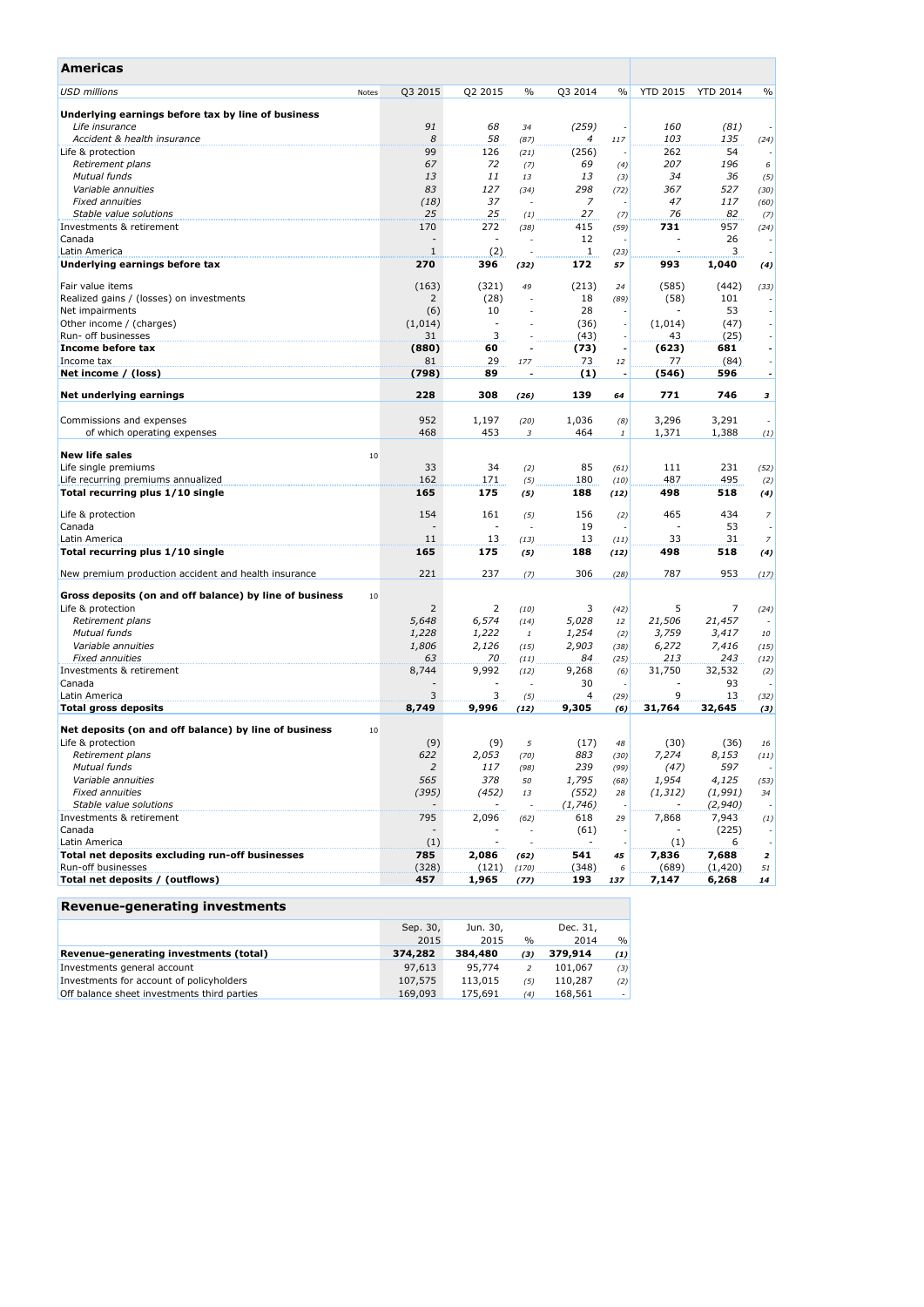| Q3 2014<br><b>YTD 2015</b><br>Q3 2015<br>Q2 2015<br>$\%$<br>$\%$<br><b>YTD 2014</b><br>$\frac{0}{0}$<br>Notes<br>Underlying earnings before tax by line of business<br>80<br>82<br>242<br>234<br>81<br>(2)<br>$\overline{4}$<br>$\overline{\phantom{a}}$<br>47<br>53<br>40<br>155<br>136<br>17<br>(12)<br>14<br>(1)<br>(8)<br>$\overline{4}$<br>$\mathbf{1}$<br>$\sim$<br>$\overline{\phantom{a}}$<br>6<br>5<br>3<br>13<br>13<br>$\overline{z}$<br>89<br>25<br>135<br>136<br>127<br>402<br>386<br>6<br>4<br>(1)<br>(1)<br>(117)<br>(101)<br>34<br>(268)<br>99<br>99<br>32<br>52<br>273<br>183<br>101<br>(68)<br>(39)<br>49<br>(6)<br>(2)<br>(7)<br>(3)<br>(105)<br>(14)<br>(150)<br>(104)<br>Other income / (charges)<br>(6)<br>(22)<br>(14)<br>(57)<br>160<br>70<br>281<br>117<br>674<br>36<br>128<br>140<br>(34)<br>(153)<br>Income tax<br>(26)<br>(26)<br>(62)<br>(31)<br>(30)<br>(147)<br>Net income / (loss)<br>126<br>91<br>44<br>521<br>219<br>38<br>187<br>138<br>312<br>104<br>106<br>98<br>300<br>$\overline{z}$<br>(2)<br>4<br>Commissions and expenses<br>243<br>263<br>249<br>781<br>766<br>(2)<br>$\overline{2}$<br>(8)<br>195<br>603<br>575<br>193<br>200<br>of which operating expenses<br>(4)<br>5<br>(1)<br><b>New life sales</b><br>984<br>Life single premiums<br>199<br>144<br>600<br>1,560<br>38<br>(80)<br>(62)<br>5<br>27<br>Life recurring premiums annualized<br>10<br>13<br>(55)<br>1<br>111<br>Total recurring plus 1/10 single<br>24<br>25<br>99<br>87<br>169<br>(1)<br>(75)<br>(49)<br>7<br>6<br>25<br>27<br>6<br>(3)<br>10<br>(8)<br>18<br>93<br>62<br>141<br>18<br>(81)<br>(56)<br>24<br>25<br>99<br>87<br>169<br>(75)<br>(1)<br>(49)<br>$\overline{2}$<br>New premium production accident and health insurance<br>1<br>8<br>8<br>$\mathbf{1}$<br>(50)<br>(17)<br>(2)<br>$\overline{7}$<br>7<br>6<br>22<br>20<br>10<br>$\mathbf{1}$<br>31<br>1,200<br>1,499<br>3,877<br>3,912<br>1,444<br>25<br>$\overline{4}$<br>(1)<br>Gross deposits (on and off balance) by line of business<br>1,073<br>698<br>886<br>3,496<br>1,740<br>27<br>(17)<br>101<br>114<br>43<br>18<br>183<br>53<br>Pensions<br>168<br>1,000<br>716<br>1,793<br>1,116<br>3,679<br>(10)<br>40<br>105<br>Life and Savings<br>319<br>116<br>312<br>1,198<br>594<br>(63)<br>(64)<br>102<br>43<br>18<br>183<br>53<br>114<br>168<br>230<br>355<br>338<br>1,381<br>647<br>(35)<br>(32)<br>113 | <b>The Netherlands</b>                                |  |  |  |  |  |
|--------------------------------------------------------------------------------------------------------------------------------------------------------------------------------------------------------------------------------------------------------------------------------------------------------------------------------------------------------------------------------------------------------------------------------------------------------------------------------------------------------------------------------------------------------------------------------------------------------------------------------------------------------------------------------------------------------------------------------------------------------------------------------------------------------------------------------------------------------------------------------------------------------------------------------------------------------------------------------------------------------------------------------------------------------------------------------------------------------------------------------------------------------------------------------------------------------------------------------------------------------------------------------------------------------------------------------------------------------------------------------------------------------------------------------------------------------------------------------------------------------------------------------------------------------------------------------------------------------------------------------------------------------------------------------------------------------------------------------------------------------------------------------------------------------------------------------------------------------------------------------------------------------------------------------------------------------------------------------------------------------------------------------------------------------------------------------------------------------------------------------------------------------------------------------------------------------------------------------------------------------------------------------------------------------------------------------------------------------------------------------------|-------------------------------------------------------|--|--|--|--|--|
|                                                                                                                                                                                                                                                                                                                                                                                                                                                                                                                                                                                                                                                                                                                                                                                                                                                                                                                                                                                                                                                                                                                                                                                                                                                                                                                                                                                                                                                                                                                                                                                                                                                                                                                                                                                                                                                                                                                                                                                                                                                                                                                                                                                                                                                                                                                                                                                      | <b>EUR</b> millions                                   |  |  |  |  |  |
|                                                                                                                                                                                                                                                                                                                                                                                                                                                                                                                                                                                                                                                                                                                                                                                                                                                                                                                                                                                                                                                                                                                                                                                                                                                                                                                                                                                                                                                                                                                                                                                                                                                                                                                                                                                                                                                                                                                                                                                                                                                                                                                                                                                                                                                                                                                                                                                      |                                                       |  |  |  |  |  |
|                                                                                                                                                                                                                                                                                                                                                                                                                                                                                                                                                                                                                                                                                                                                                                                                                                                                                                                                                                                                                                                                                                                                                                                                                                                                                                                                                                                                                                                                                                                                                                                                                                                                                                                                                                                                                                                                                                                                                                                                                                                                                                                                                                                                                                                                                                                                                                                      | Life and Savings                                      |  |  |  |  |  |
|                                                                                                                                                                                                                                                                                                                                                                                                                                                                                                                                                                                                                                                                                                                                                                                                                                                                                                                                                                                                                                                                                                                                                                                                                                                                                                                                                                                                                                                                                                                                                                                                                                                                                                                                                                                                                                                                                                                                                                                                                                                                                                                                                                                                                                                                                                                                                                                      | Pensions                                              |  |  |  |  |  |
|                                                                                                                                                                                                                                                                                                                                                                                                                                                                                                                                                                                                                                                                                                                                                                                                                                                                                                                                                                                                                                                                                                                                                                                                                                                                                                                                                                                                                                                                                                                                                                                                                                                                                                                                                                                                                                                                                                                                                                                                                                                                                                                                                                                                                                                                                                                                                                                      | Non-life                                              |  |  |  |  |  |
|                                                                                                                                                                                                                                                                                                                                                                                                                                                                                                                                                                                                                                                                                                                                                                                                                                                                                                                                                                                                                                                                                                                                                                                                                                                                                                                                                                                                                                                                                                                                                                                                                                                                                                                                                                                                                                                                                                                                                                                                                                                                                                                                                                                                                                                                                                                                                                                      | Distribution                                          |  |  |  |  |  |
|                                                                                                                                                                                                                                                                                                                                                                                                                                                                                                                                                                                                                                                                                                                                                                                                                                                                                                                                                                                                                                                                                                                                                                                                                                                                                                                                                                                                                                                                                                                                                                                                                                                                                                                                                                                                                                                                                                                                                                                                                                                                                                                                                                                                                                                                                                                                                                                      | Underlying earnings before tax                        |  |  |  |  |  |
|                                                                                                                                                                                                                                                                                                                                                                                                                                                                                                                                                                                                                                                                                                                                                                                                                                                                                                                                                                                                                                                                                                                                                                                                                                                                                                                                                                                                                                                                                                                                                                                                                                                                                                                                                                                                                                                                                                                                                                                                                                                                                                                                                                                                                                                                                                                                                                                      | Fair value items                                      |  |  |  |  |  |
|                                                                                                                                                                                                                                                                                                                                                                                                                                                                                                                                                                                                                                                                                                                                                                                                                                                                                                                                                                                                                                                                                                                                                                                                                                                                                                                                                                                                                                                                                                                                                                                                                                                                                                                                                                                                                                                                                                                                                                                                                                                                                                                                                                                                                                                                                                                                                                                      | Realized gains / (losses) on investments              |  |  |  |  |  |
|                                                                                                                                                                                                                                                                                                                                                                                                                                                                                                                                                                                                                                                                                                                                                                                                                                                                                                                                                                                                                                                                                                                                                                                                                                                                                                                                                                                                                                                                                                                                                                                                                                                                                                                                                                                                                                                                                                                                                                                                                                                                                                                                                                                                                                                                                                                                                                                      | Net impairments                                       |  |  |  |  |  |
|                                                                                                                                                                                                                                                                                                                                                                                                                                                                                                                                                                                                                                                                                                                                                                                                                                                                                                                                                                                                                                                                                                                                                                                                                                                                                                                                                                                                                                                                                                                                                                                                                                                                                                                                                                                                                                                                                                                                                                                                                                                                                                                                                                                                                                                                                                                                                                                      |                                                       |  |  |  |  |  |
|                                                                                                                                                                                                                                                                                                                                                                                                                                                                                                                                                                                                                                                                                                                                                                                                                                                                                                                                                                                                                                                                                                                                                                                                                                                                                                                                                                                                                                                                                                                                                                                                                                                                                                                                                                                                                                                                                                                                                                                                                                                                                                                                                                                                                                                                                                                                                                                      | Income before tax                                     |  |  |  |  |  |
|                                                                                                                                                                                                                                                                                                                                                                                                                                                                                                                                                                                                                                                                                                                                                                                                                                                                                                                                                                                                                                                                                                                                                                                                                                                                                                                                                                                                                                                                                                                                                                                                                                                                                                                                                                                                                                                                                                                                                                                                                                                                                                                                                                                                                                                                                                                                                                                      |                                                       |  |  |  |  |  |
|                                                                                                                                                                                                                                                                                                                                                                                                                                                                                                                                                                                                                                                                                                                                                                                                                                                                                                                                                                                                                                                                                                                                                                                                                                                                                                                                                                                                                                                                                                                                                                                                                                                                                                                                                                                                                                                                                                                                                                                                                                                                                                                                                                                                                                                                                                                                                                                      |                                                       |  |  |  |  |  |
|                                                                                                                                                                                                                                                                                                                                                                                                                                                                                                                                                                                                                                                                                                                                                                                                                                                                                                                                                                                                                                                                                                                                                                                                                                                                                                                                                                                                                                                                                                                                                                                                                                                                                                                                                                                                                                                                                                                                                                                                                                                                                                                                                                                                                                                                                                                                                                                      | Net underlying earnings                               |  |  |  |  |  |
|                                                                                                                                                                                                                                                                                                                                                                                                                                                                                                                                                                                                                                                                                                                                                                                                                                                                                                                                                                                                                                                                                                                                                                                                                                                                                                                                                                                                                                                                                                                                                                                                                                                                                                                                                                                                                                                                                                                                                                                                                                                                                                                                                                                                                                                                                                                                                                                      |                                                       |  |  |  |  |  |
|                                                                                                                                                                                                                                                                                                                                                                                                                                                                                                                                                                                                                                                                                                                                                                                                                                                                                                                                                                                                                                                                                                                                                                                                                                                                                                                                                                                                                                                                                                                                                                                                                                                                                                                                                                                                                                                                                                                                                                                                                                                                                                                                                                                                                                                                                                                                                                                      |                                                       |  |  |  |  |  |
|                                                                                                                                                                                                                                                                                                                                                                                                                                                                                                                                                                                                                                                                                                                                                                                                                                                                                                                                                                                                                                                                                                                                                                                                                                                                                                                                                                                                                                                                                                                                                                                                                                                                                                                                                                                                                                                                                                                                                                                                                                                                                                                                                                                                                                                                                                                                                                                      |                                                       |  |  |  |  |  |
|                                                                                                                                                                                                                                                                                                                                                                                                                                                                                                                                                                                                                                                                                                                                                                                                                                                                                                                                                                                                                                                                                                                                                                                                                                                                                                                                                                                                                                                                                                                                                                                                                                                                                                                                                                                                                                                                                                                                                                                                                                                                                                                                                                                                                                                                                                                                                                                      |                                                       |  |  |  |  |  |
|                                                                                                                                                                                                                                                                                                                                                                                                                                                                                                                                                                                                                                                                                                                                                                                                                                                                                                                                                                                                                                                                                                                                                                                                                                                                                                                                                                                                                                                                                                                                                                                                                                                                                                                                                                                                                                                                                                                                                                                                                                                                                                                                                                                                                                                                                                                                                                                      |                                                       |  |  |  |  |  |
|                                                                                                                                                                                                                                                                                                                                                                                                                                                                                                                                                                                                                                                                                                                                                                                                                                                                                                                                                                                                                                                                                                                                                                                                                                                                                                                                                                                                                                                                                                                                                                                                                                                                                                                                                                                                                                                                                                                                                                                                                                                                                                                                                                                                                                                                                                                                                                                      |                                                       |  |  |  |  |  |
|                                                                                                                                                                                                                                                                                                                                                                                                                                                                                                                                                                                                                                                                                                                                                                                                                                                                                                                                                                                                                                                                                                                                                                                                                                                                                                                                                                                                                                                                                                                                                                                                                                                                                                                                                                                                                                                                                                                                                                                                                                                                                                                                                                                                                                                                                                                                                                                      |                                                       |  |  |  |  |  |
|                                                                                                                                                                                                                                                                                                                                                                                                                                                                                                                                                                                                                                                                                                                                                                                                                                                                                                                                                                                                                                                                                                                                                                                                                                                                                                                                                                                                                                                                                                                                                                                                                                                                                                                                                                                                                                                                                                                                                                                                                                                                                                                                                                                                                                                                                                                                                                                      | Life and Savings                                      |  |  |  |  |  |
|                                                                                                                                                                                                                                                                                                                                                                                                                                                                                                                                                                                                                                                                                                                                                                                                                                                                                                                                                                                                                                                                                                                                                                                                                                                                                                                                                                                                                                                                                                                                                                                                                                                                                                                                                                                                                                                                                                                                                                                                                                                                                                                                                                                                                                                                                                                                                                                      | Pensions                                              |  |  |  |  |  |
|                                                                                                                                                                                                                                                                                                                                                                                                                                                                                                                                                                                                                                                                                                                                                                                                                                                                                                                                                                                                                                                                                                                                                                                                                                                                                                                                                                                                                                                                                                                                                                                                                                                                                                                                                                                                                                                                                                                                                                                                                                                                                                                                                                                                                                                                                                                                                                                      | Total recurring plus 1/10 single                      |  |  |  |  |  |
|                                                                                                                                                                                                                                                                                                                                                                                                                                                                                                                                                                                                                                                                                                                                                                                                                                                                                                                                                                                                                                                                                                                                                                                                                                                                                                                                                                                                                                                                                                                                                                                                                                                                                                                                                                                                                                                                                                                                                                                                                                                                                                                                                                                                                                                                                                                                                                                      |                                                       |  |  |  |  |  |
|                                                                                                                                                                                                                                                                                                                                                                                                                                                                                                                                                                                                                                                                                                                                                                                                                                                                                                                                                                                                                                                                                                                                                                                                                                                                                                                                                                                                                                                                                                                                                                                                                                                                                                                                                                                                                                                                                                                                                                                                                                                                                                                                                                                                                                                                                                                                                                                      | New premium production general insurance              |  |  |  |  |  |
|                                                                                                                                                                                                                                                                                                                                                                                                                                                                                                                                                                                                                                                                                                                                                                                                                                                                                                                                                                                                                                                                                                                                                                                                                                                                                                                                                                                                                                                                                                                                                                                                                                                                                                                                                                                                                                                                                                                                                                                                                                                                                                                                                                                                                                                                                                                                                                                      | <b>Mortgages production</b>                           |  |  |  |  |  |
|                                                                                                                                                                                                                                                                                                                                                                                                                                                                                                                                                                                                                                                                                                                                                                                                                                                                                                                                                                                                                                                                                                                                                                                                                                                                                                                                                                                                                                                                                                                                                                                                                                                                                                                                                                                                                                                                                                                                                                                                                                                                                                                                                                                                                                                                                                                                                                                      |                                                       |  |  |  |  |  |
|                                                                                                                                                                                                                                                                                                                                                                                                                                                                                                                                                                                                                                                                                                                                                                                                                                                                                                                                                                                                                                                                                                                                                                                                                                                                                                                                                                                                                                                                                                                                                                                                                                                                                                                                                                                                                                                                                                                                                                                                                                                                                                                                                                                                                                                                                                                                                                                      | Life and Savings                                      |  |  |  |  |  |
|                                                                                                                                                                                                                                                                                                                                                                                                                                                                                                                                                                                                                                                                                                                                                                                                                                                                                                                                                                                                                                                                                                                                                                                                                                                                                                                                                                                                                                                                                                                                                                                                                                                                                                                                                                                                                                                                                                                                                                                                                                                                                                                                                                                                                                                                                                                                                                                      |                                                       |  |  |  |  |  |
|                                                                                                                                                                                                                                                                                                                                                                                                                                                                                                                                                                                                                                                                                                                                                                                                                                                                                                                                                                                                                                                                                                                                                                                                                                                                                                                                                                                                                                                                                                                                                                                                                                                                                                                                                                                                                                                                                                                                                                                                                                                                                                                                                                                                                                                                                                                                                                                      | <b>Total gross deposits</b>                           |  |  |  |  |  |
|                                                                                                                                                                                                                                                                                                                                                                                                                                                                                                                                                                                                                                                                                                                                                                                                                                                                                                                                                                                                                                                                                                                                                                                                                                                                                                                                                                                                                                                                                                                                                                                                                                                                                                                                                                                                                                                                                                                                                                                                                                                                                                                                                                                                                                                                                                                                                                                      | Net deposits (on and off balance) by line of business |  |  |  |  |  |
|                                                                                                                                                                                                                                                                                                                                                                                                                                                                                                                                                                                                                                                                                                                                                                                                                                                                                                                                                                                                                                                                                                                                                                                                                                                                                                                                                                                                                                                                                                                                                                                                                                                                                                                                                                                                                                                                                                                                                                                                                                                                                                                                                                                                                                                                                                                                                                                      |                                                       |  |  |  |  |  |
|                                                                                                                                                                                                                                                                                                                                                                                                                                                                                                                                                                                                                                                                                                                                                                                                                                                                                                                                                                                                                                                                                                                                                                                                                                                                                                                                                                                                                                                                                                                                                                                                                                                                                                                                                                                                                                                                                                                                                                                                                                                                                                                                                                                                                                                                                                                                                                                      | Pensions                                              |  |  |  |  |  |
|                                                                                                                                                                                                                                                                                                                                                                                                                                                                                                                                                                                                                                                                                                                                                                                                                                                                                                                                                                                                                                                                                                                                                                                                                                                                                                                                                                                                                                                                                                                                                                                                                                                                                                                                                                                                                                                                                                                                                                                                                                                                                                                                                                                                                                                                                                                                                                                      | Total net deposits / (outflows)                       |  |  |  |  |  |

# **Revenue-generating investments**

|                                             | Sep. 30,<br>2015 | Jun. 30, |                | Dec. 31,<br>2014 |                |
|---------------------------------------------|------------------|----------|----------------|------------------|----------------|
|                                             |                  | 2015     | $\frac{0}{0}$  |                  | $\%$           |
| Revenue-generating investments (total)      | 80,864           | 81,547   | (1)            | 81,974           | (1)            |
| Investments general account                 | 53,530           | 53,016   |                | 51,898           | $\overline{3}$ |
| Investments for account of policyholders    | 26,470           | 27,700   | (4)            | 29,209           | (9)            |
| Off balance sheet investments third parties | 863              | 831      | $\overline{4}$ | 868              | (1)            |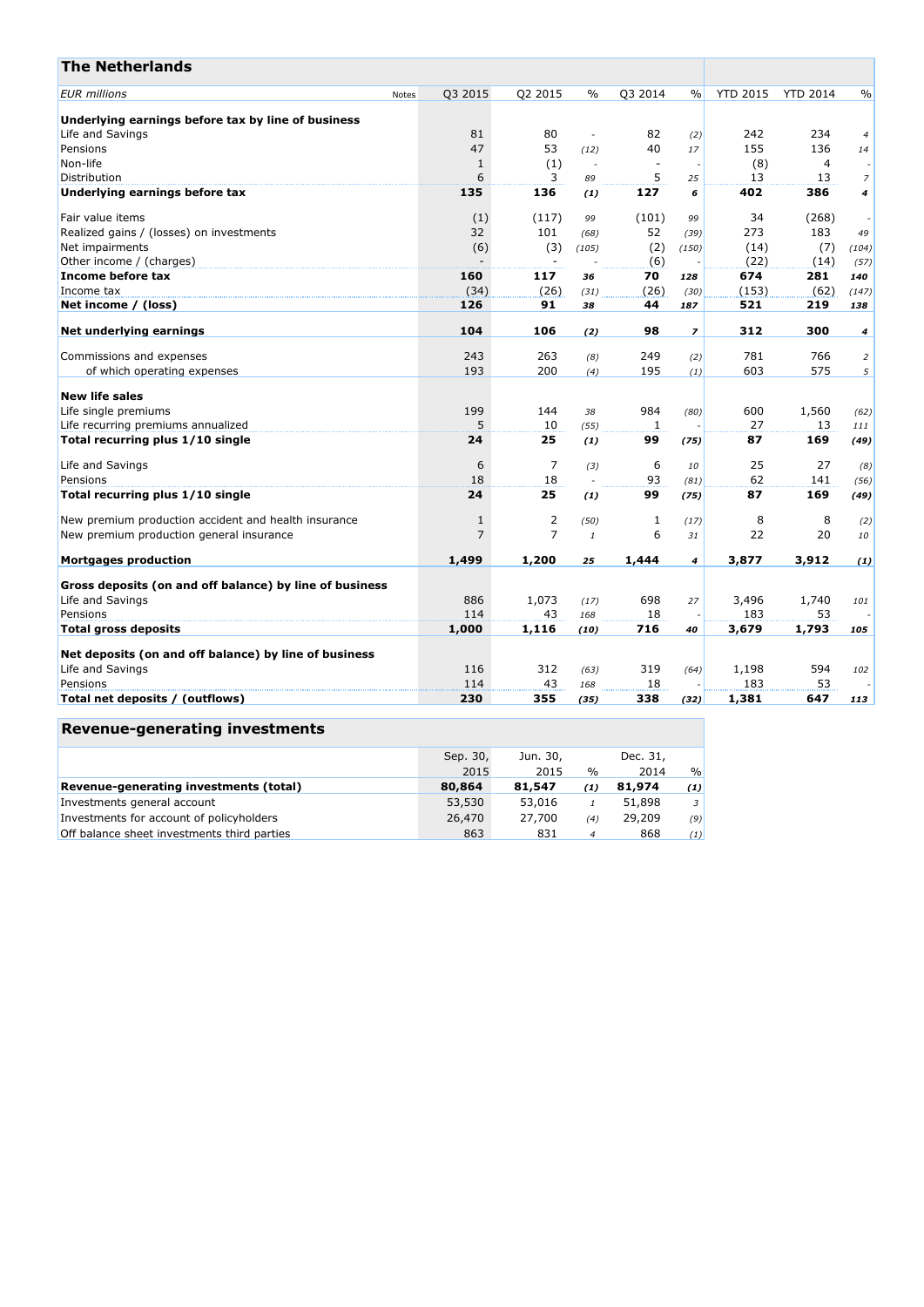| <b>United Kingdom</b>                                        |       |         |         |               |                |                |                 |                 |               |
|--------------------------------------------------------------|-------|---------|---------|---------------|----------------|----------------|-----------------|-----------------|---------------|
| <b>GBP</b> millions                                          | Notes | Q3 2015 | Q2 2015 | $\frac{0}{0}$ | Q3 2014        | $\frac{0}{0}$  | <b>YTD 2015</b> | <b>YTD 2014</b> | $\frac{0}{0}$ |
| Underlying earnings before tax by line of business           |       |         |         |               |                |                |                 |                 |               |
| Life                                                         |       | 10      | 20      | (50)          | 18             | (43)           | 45              | 56              | (21)          |
| Pensions                                                     |       | 9       | 4       | 109           | 4              | 113            | 28              | 14              | 106           |
| Underlying earnings before tax                               |       | 19      | 25      | (21)          | 22             | (12)           | 72              | 70              | 3             |
| Fair value items                                             |       | 25      | (5)     |               |                |                | 3               | (13)            |               |
| Realized gains / (losses) on investments                     |       |         | 40      | (99)          | $\overline{7}$ | (94)           | 41              | 100             | (58)          |
| Other income / (charges)                                     | 5     | 2       | (8)     |               | (8)            |                | 9               | (10)            |               |
| Income before tax                                            |       | 47      | 51      | (9)           | 21             | 126            | 127             | 147             | (14)          |
| Income tax attributable to policyholder return               |       | 5       | 8       | (38)          | (5)            |                | (2)             | (21)            | 88            |
| Income before income tax on shareholders return              |       | 52      | 59      | (13)          | 15             |                | 124             | 126             | (1)           |
| Income tax on shareholders return                            |       | (7)     | (4)     | (78)          | $\overline{4}$ |                | (12)            | (10)            | (24)          |
| Net income / (loss)                                          |       | 44      | 55      | (19)          | 20             | 126            | 112             | 116             | (3)           |
|                                                              |       |         |         |               |                |                |                 |                 |               |
| Net underlying earnings                                      |       | 17      | 27      | (38)          | 25             | (32)           | 70              | 73              | (4)           |
| Commissions and expenses                                     |       | 124     | 128     | (3)           | 148            | (16)           | 384             | 435             | (12)          |
| of which operating expenses                                  |       | 63      | 66      | (5)           | 83             | (24)           | 193             | 237             | (19)          |
| <b>New life sales</b>                                        | 6     |         |         |               |                |                |                 |                 |               |
| Life single premiums                                         |       | 397     | 385     | 3             | 387            | $\overline{3}$ | 1,176           | 1,294           | (9)           |
| Life recurring premiums annualized                           |       | 99      | 151     | (35)          | 160            | (38)           | 410             | 502             | (18)          |
| Total recurring plus 1/10 single                             |       | 139     | 190     | (27)          | 199            | (30)           | 528             | 631             | (16)          |
| Life                                                         |       | 13      | 14      | (9)           | 13             | (4)            | 39              | 40              | (3)           |
| Pensions                                                     |       | 126     | 176     | (28)          | 185            | (32)           | 489             | 591             | (17)          |
| Total recurring plus 1/10 single                             |       | 139     | 190     | (27)          | 199            | (30)           | 528             | 631             | (16)          |
| New premium production accident and health insurance         |       |         |         |               |                |                |                 | 1               |               |
| Gross deposits (on and off balance) by line of business      |       |         |         |               |                |                |                 |                 |               |
| Savings                                                      |       | 51      | 64      | (21)          | 72             | (30)           | 174             | 173             |               |
| <b>Total gross deposits</b>                                  |       | 51      | 64      | (21)          | 72             | (30)           | 174             | 173             |               |
| Net deposits (on and off balance) by line of business        |       |         |         |               |                |                |                 |                 |               |
| Variable annuities                                           |       | (11)    | (13)    | 17            | (16)           | 31             | (40)            | (54)            | 27            |
| Savings                                                      |       | 39      | 52      | (25)          | 62             | (37)           | 138             | 153             | (10)          |
| Total net deposits / (outflows)                              |       | 28      | 39      | (28)          | 46             | (39)           | 98              | 99              | (1)           |
| Platform assets under administration (balance end of period) |       | 5,327   | 4,635   | 15            | 2,350          | 127            | 5,327           | 2,350           | 127           |

# **Revenue-generating investments**

|                                             | Sep. 30, | Jun. 30, |        | Dec. 31, |               |
|---------------------------------------------|----------|----------|--------|----------|---------------|
|                                             | 2015     | 2015     | $\%$   | 2014     | $\frac{0}{0}$ |
| Revenue-generating investments (total)      | 57,575   | 59,698   | (4)    | 60,479   | (5)           |
| Investments general account                 | 10,036   | 10,009   | $\sim$ | 10,249   | (2)           |
| Investments for account of policyholders    | 46,987   | 49,149   | (4)    | 49,788   | (6)           |
| Off balance sheet investments third parties | 552      | 540      |        | 443      | 25            |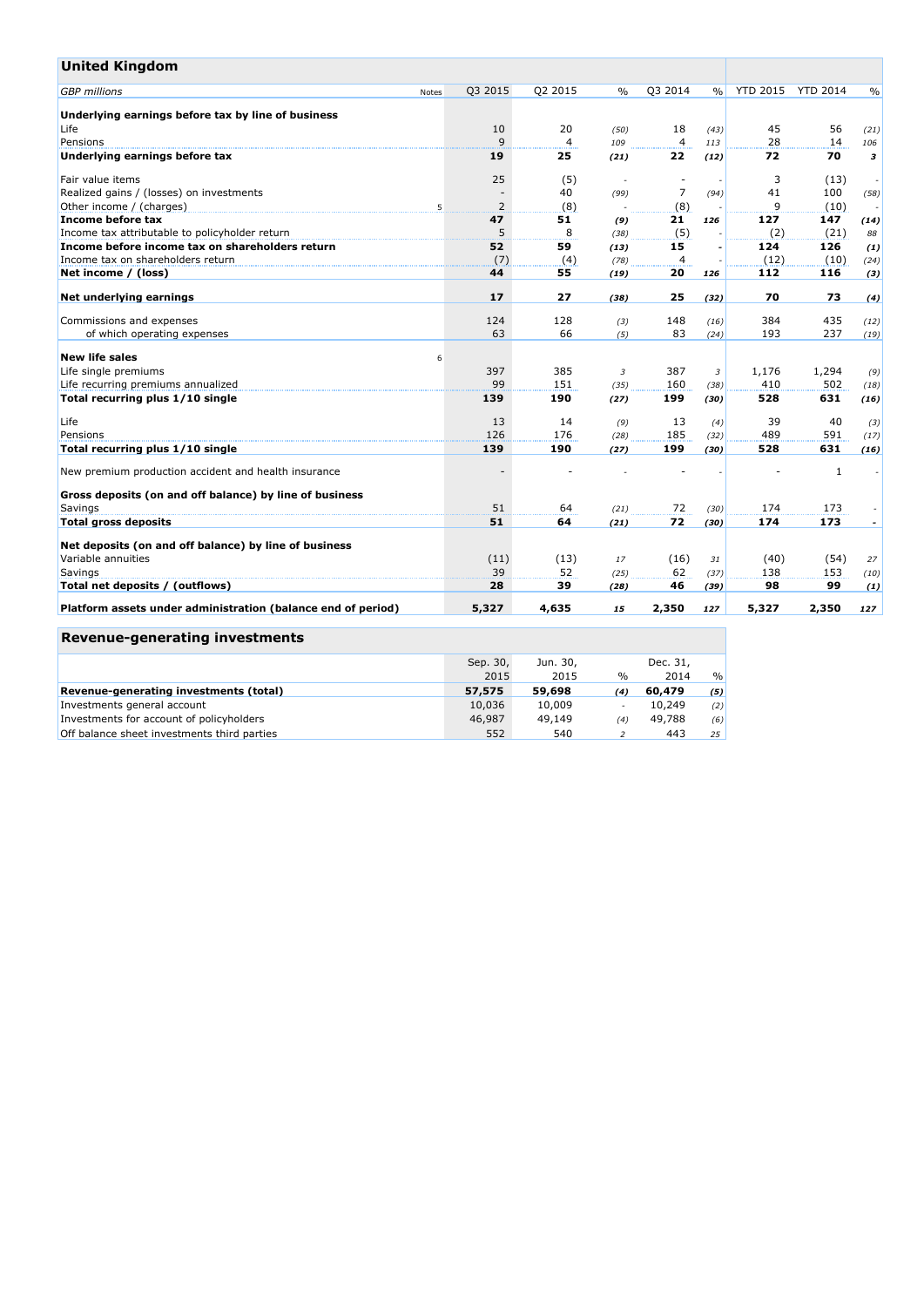| <b>New Markets</b>                                   |                |                          |               |                          |      |                 |                 |                          |
|------------------------------------------------------|----------------|--------------------------|---------------|--------------------------|------|-----------------|-----------------|--------------------------|
| <b>EUR</b> millions<br>Notes                         | Q3 2015        | Q2 2015                  | $\%$          | Q3 2014                  | $\%$ | <b>YTD 2015</b> | <b>YTD 2014</b> | $\%$                     |
| Underlying earnings before tax                       |                |                          |               |                          |      |                 |                 |                          |
| Central & Eastern Europe                             | 8              | 10                       | (14)          | 16                       | (47) | 23              | 53              | (56)                     |
| Asia                                                 | 18             | 2                        |               | (19)                     |      | 17              | (13)            |                          |
| Spain & Portugal                                     | 3              | $\overline{4}$           | (19)          | 7                        | (56) | 10              | 26              | (63)                     |
| Variable Annuities Europe                            | $\sim$         | (1)                      | 86            | 3                        |      | ÷               | 7               | (97)                     |
| Aegon Asset Management                               | 40             | 47                       | (16)          | 33                       | 22   | 132             | 89              | 48                       |
| Underlying earnings before tax                       | 69             | 62                       | 12            | 40                       | 74   | 183             | 163             | 12                       |
| Fair value items                                     | $\overline{7}$ | (3)                      |               | ÷,                       |      | (1)             | 8               | $\overline{\phantom{a}}$ |
| Realized gains / (losses) on investments             | $\mathbf{1}$   | 4                        | (71)          | 8                        | (88) | 10              | 12              | (16)                     |
| Net impairments                                      | (1)            | $\mathbf{1}$             |               | (14)                     | 95   | (2)             | (38)            | 96                       |
| Other income / (charges)                             | (43)           |                          |               | 14                       |      | (43)            | 13              | $\overline{\phantom{a}}$ |
| Income before tax                                    | 34             | 63                       | (47)          | 48                       | (29) | 148             | 157             | (6)                      |
| Income tax                                           | (8)            | (24)                     | 69            | (12)                     | 39   | (54)            | (44)            | (21)                     |
| Net income / (loss)                                  | 26             | 39                       | (33)          | 35                       | (26) | 94              | 113             | (17)                     |
| Net income / (loss) attributable to:                 |                |                          |               |                          |      |                 |                 |                          |
| Equity holders of Aegon N.V.                         | 26             | 39                       | (33)          | 35                       | (26) | 93              | 113             | (17)                     |
| Non-controlling interests                            |                | $\overline{\phantom{a}}$ | (45)          | $\overline{\phantom{a}}$ | (33) |                 |                 |                          |
| Net underlying earnings                              | 46             | 38                       | 20            | 25                       | 84   | 114             | 114             |                          |
| Commissions and expenses                             | 293            | 297                      | (1)           | 226                      | 30   | 885             | 699             | 27                       |
| of which operating expenses                          | 198            | 209                      | (5)           | 166                      | 19   | 600             | 485             | 24                       |
|                                                      |                |                          |               |                          |      |                 |                 |                          |
| <b>New life sales</b><br>10                          |                |                          |               |                          |      |                 |                 |                          |
| Life single premiums                                 | 383            | 353                      | 8             | 269                      | 42   | 1,332           | 791             | 68                       |
| Life recurring premiums annualized                   | 30             | 37                       | (18)          | 34                       | (13) | 112             | 115             | (3)                      |
| Total recurring plus 1/10 single                     | 68             | 72                       | (5)           | 61                       | 11   | 245             | 194             | 26                       |
| Life                                                 | 68             | 72                       | (5)           | 61                       | 11   | 245             | 194             | 26                       |
| Total recurring plus 1/10 single                     | 68             | 72                       | (5)           | 61                       | 11   | 245             | 194             | 26                       |
| Central & Eastern Europe                             | 19             | 22                       | (14)          | 25                       | (24) | 69              | 74              | (7)                      |
| Asia                                                 | 42             | 40                       | 5             | 27                       | 54   | 147             | 85              | 73                       |
| Spain & Portugal                                     | 8              | 10                       | (26)          | 9                        | (18) | 30              | 36              | (18)                     |
| Total recurring plus 1/10 single                     | 68             | 72                       | (5)           | 61                       | 11   | 245             | 194             | 26                       |
| New premium production accident and health insurance | 11             | 10                       | 11            | 8                        | 37   | 33              | 25              | 31                       |
| New premium production general insurance             | 10             | 12                       | (18)          | 10                       | (1)  | 38              | 31              | 23                       |
| Gross deposits (on and off balance)<br>10            |                |                          |               |                          |      |                 |                 |                          |
| Central & Eastern Europe                             | 57             | 55                       | 3             | 46                       | 22   | 165             | 161             | 3                        |
| Asia                                                 | 52             | 91                       | (43)          | 120                      | (57) | 345             | 373             | (7)                      |
| Spain & Portugal                                     | 3              | 4                        | (33)          | 8                        | (66) | 12              | 10              | 30                       |
| Variable Annuities Europe                            | 103            | 90                       | 14            | 125                      | (17) | 284             | 297             | (4)                      |
| Aegon Asset Management                               | 10,240         | 6,256                    | 64            | 7,083                    | 45   | 21,643          | 14,815          | 46                       |
| <b>Total gross deposits</b>                          | 10,455         | 6,496                    | 61            | 7,382                    | 42   | 22,449          | 15,655          | 43                       |
| Net deposits (on and off balance)<br>10              |                |                          |               |                          |      |                 |                 |                          |
| Central & Eastern Europe                             | 17             | (36)                     | $\frac{1}{2}$ | 24                       | (30) | 4               | (1, 429)        |                          |
| Asia                                                 | 40             | 73                       | (45)          | 113                      | (65) | 303             | 353             | (14)                     |
| Spain & Portugal                                     | $\mathbf{1}$   | 2                        | (71)          | ÷.                       |      | 5               | (2)             |                          |
| Variable Annuities Europe                            | 2              | (51)                     |               | 30                       | (93) | (71)            |                 |                          |
| Aegon Asset Management                               | 3,505          | 988                      |               | 2,778                    | 26   | 6,574           | 3,784           | 74                       |
| Total net deposits / (outflows)                      | 3,564          | 975                      | ä,            | 2,945                    | 21   | 6,814           | 2,706           | 152                      |
| Revenue-generating investments                       |                |                          |               |                          |      |                 |                 |                          |

|                                             | Sep. 30, | Jun. 30, |               | Dec. 31. |    |
|---------------------------------------------|----------|----------|---------------|----------|----|
|                                             | 2015     | 2015     | $\frac{0}{0}$ | 2014     | %  |
| Revenue-generating investments (total)      | 140,837  | 133,841  |               | 84,251   | 67 |
| Investments general account                 | 5,891    | 5,549    | 6             | 4,806    | 23 |
| Investments for account of policyholders    | 6.970    | 7.410    | (6)           | 6.971    |    |
| Off balance sheet investments third parties | 127.977  | 120.881  | 6             | 72,474   | 77 |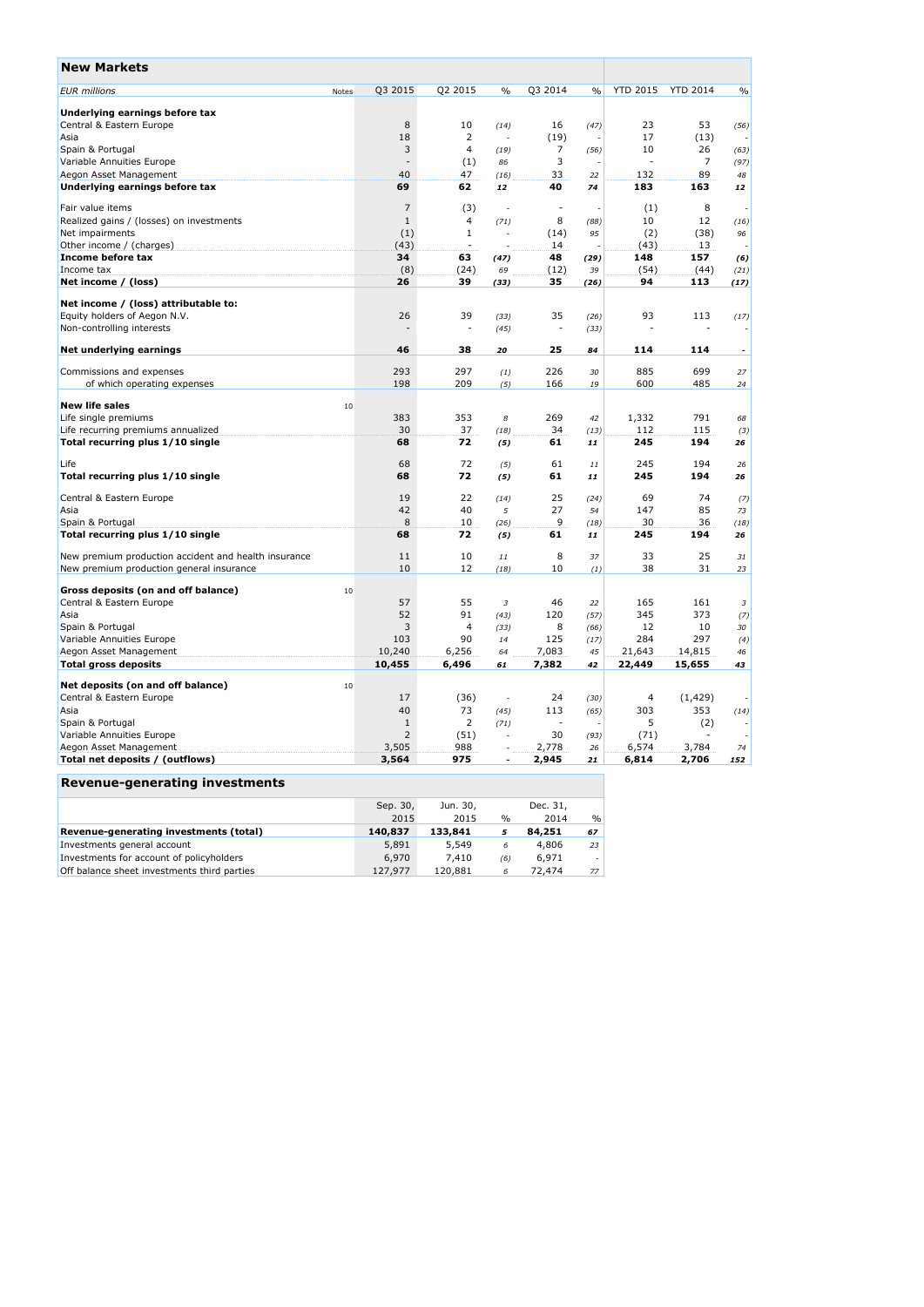| Market consistent value of new business |              |         |      |         |      |                 |                 |      |
|-----------------------------------------|--------------|---------|------|---------|------|-----------------|-----------------|------|
|                                         | <b>MCVNB</b> |         |      |         |      |                 |                 |      |
| EUR millions, after tax                 | Q3 2015      | 02 2015 | $\%$ | 03 2014 | $\%$ | <b>YTD 2015</b> | <b>YTD 2014</b> | $\%$ |
|                                         |              |         |      |         |      |                 |                 |      |
| Americas                                | 99           | 92      | 8    | 136     | (27) | 253             | 422             | (40) |
| The Netherlands                         | 17           | 68      | (75) | 35      | (52) | 125             | 134             | (7)  |
| United Kingdom                          | (9)          |         |      | (5)     | (76) |                 | (6)             |      |
| New Markets                             | 19           | 19      |      |         | (30) | 67              | 86              | (22) |
| Total                                   | 125          | 183     | (31) | 192     | (35) | 448             | 636             | (30) |

| Modeled new business: APE |       |         |                                       |      |                         |      |                 |                 |               |
|---------------------------|-------|---------|---------------------------------------|------|-------------------------|------|-----------------|-----------------|---------------|
|                           |       |         | <b>Premium business</b><br><b>APE</b> |      | <b>Premium business</b> |      |                 |                 |               |
|                           |       |         | <b>APE</b>                            |      |                         |      |                 |                 |               |
| <b>EUR</b> millions       | Notes | Q3 2015 | Q2 2015                               | $\%$ | Q3 2014                 | $\%$ | <b>YTD 2015</b> | <b>YTD 2014</b> | $\frac{0}{0}$ |
|                           |       |         |                                       |      |                         |      |                 |                 |               |
| Americas                  |       | 343     | 367                                   | (6)  | 367                     | (7)  | 1,136           | 1,072           | 6             |
| The Netherlands           |       | 39      | 50                                    | (23) | 129                     | (70) | 189             | 272             | (30)          |
| United Kingdom            |       | 194     | 263                                   | (26) | 251                     | (22) | 726             | 778             | (7)           |
| New Markets               |       | 90      | 96                                    | (6)  | 121                     | (25) | 313             | 368             | (15)          |
| <b>Total</b>              |       | 666     | 776                                   | (14) | 867                     | (23) | 2,364           | 2,490           | (5)           |

| Modeled new business: Deposits |       |         |                 |                         |         |      |                         |                 |               |  |
|--------------------------------|-------|---------|-----------------|-------------------------|---------|------|-------------------------|-----------------|---------------|--|
|                                |       |         |                 | <b>Deposit business</b> |         |      | <b>Deposit business</b> |                 |               |  |
|                                |       |         | <b>Deposits</b> | <b>Deposits</b>         |         |      |                         |                 |               |  |
| <b>EUR</b> millions            | Notes | 03 2015 | 02 2015         | $\%$                    | 03 2014 | $\%$ | <b>YTD 2015</b>         | <b>YTD 2014</b> | $\frac{0}{0}$ |  |
|                                |       |         |                 |                         |         |      |                         |                 |               |  |
| Americas                       |       | 6,263   | 8,313           | (25)                    | 6,607   | (5)  | 20,655                  | 16,321          | 27            |  |
| New Markets                    |       | 166     | 187             | (11)                    | 251     | (34) | 652                     | 680             | (4)           |  |
| <b>Total</b>                   |       | 6,429   | 8,500           | (24)                    | 6,858   | (6)  | 21,306                  | 17.001          | 25            |  |

| <b>MCVNB/PVNBP summary</b> |       |              |              |                         |                         |                 |              |                         |                       |  |
|----------------------------|-------|--------------|--------------|-------------------------|-------------------------|-----------------|--------------|-------------------------|-----------------------|--|
|                            |       |              |              | <b>Premium business</b> | <b>Premium business</b> |                 |              |                         |                       |  |
|                            |       | <b>MCVNB</b> | <b>PVNBP</b> | MCVNB/<br><b>PVNBP</b>  | MCVNB /<br><b>APE</b>   | <b>MCVNB</b>    | <b>PVNBP</b> | MCVNB /<br><b>PVNBP</b> | <b>MCVNB</b><br>' APE |  |
| <b>EUR</b> millions        | Notes | Q3 2015      |              | $\%$                    | $\frac{0}{0}$           | <b>YTD 2015</b> |              | $\%$                    | $\%$                  |  |
|                            | 8     |              |              |                         |                         |                 |              |                         |                       |  |
| Americas                   |       | 57           | 1,659        | 3.5                     | 16.7                    | 160             | 5,582        | 2.9                     | 14.0                  |  |
| The Netherlands            |       | 21           | 1,715        | 1.2                     | 54.1                    | 140             | 4,914        | 2.8                     | 73.9                  |  |
| United Kingdom             |       | (9)          | 1,534        | (0.6)                   | (4.8)                   |                 | 5,329        | 0.1                     | 0.4                   |  |
| New Markets                |       | 21           | 649          | 3.2                     | 22.9                    | 75              | 2,282        | 3.3                     | 24.0                  |  |
| Total                      |       | 90           | 5,558        | 1.6                     | 13.4                    | 377             | 18,107       | 2.1                     | 16.0                  |  |

|                     |       |              | <b>Deposit business</b> |                        |                          | <b>Deposit business</b> |                 |                         |                          |  |
|---------------------|-------|--------------|-------------------------|------------------------|--------------------------|-------------------------|-----------------|-------------------------|--------------------------|--|
|                     |       | <b>MCVNB</b> | <b>PVNBP</b>            | MCVNB/<br><b>PVNBP</b> | MCVNB /<br>Deposits      | <b>MCVNB</b>            | <b>PVNBP</b>    | MCVNB /<br><b>PVNBP</b> | MCVNB /<br>Deposits      |  |
| <b>EUR</b> millions | Notes | Q3 2015      |                         | $\frac{0}{0}$          | $\frac{0}{0}$            |                         | <b>YTD 2015</b> | $\%$                    | $\%$                     |  |
|                     | 8     |              |                         |                        |                          |                         |                 |                         |                          |  |
| Americas            |       | 42           | 10,898                  | 0.4                    | 0.7                      | 94                      | 30,519          | 0.3                     | $0.5^{\circ}$            |  |
| The Netherlands     |       | (4)          | 209                     | (2.0)                  | $\overline{\phantom{a}}$ | 15                      | 1,418           | (1.1)                   | $\overline{\phantom{a}}$ |  |
| New Markets         |       | (2)          | 198                     | (0.9)                  | (1.1)                    | (8)                     | 762             | (1.1)                   | (1.2)                    |  |
| <b>Total</b>        |       | 36           | 11,305                  | 0.3                    | 0.6                      | 70                      | 32,698          | 0.2                     | 0.3                      |  |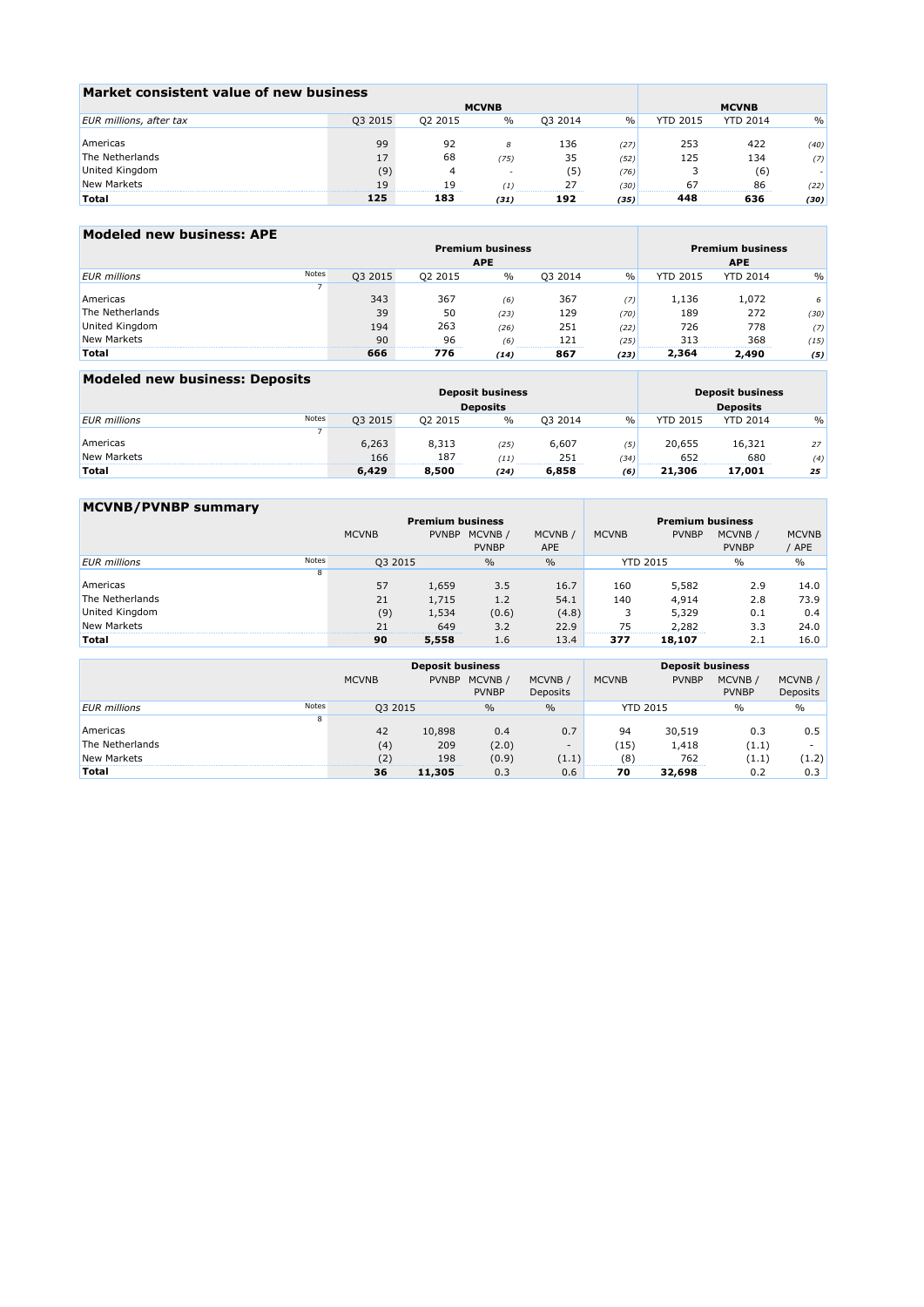### **Notes:**

 $1$  For segment reporting purposes underlying earnings before tax, net underlying earnings, commissions and expenses, operating expenses, income tax (including joint ventures (jv's) and associated companies), income before tax (including jv's and associated companies) and market consistent value of new business are calculated by consolidating on a proportionate basis the revenues and expenses of Aegon's joint ventures and Aegon's associates. Aegon believes that these non-IFRS measures provide meaningful information about the underlying results of Aegon's business, including insight into the financial measures that Aegon's senior management uses in managing the business. Among other things, Aegon's senior management is compensated based in part on Aegon's results against targets using the non-IFRS measures presented here. While other insurers in Aegon's peer group present substantially similar non-IFRS measures, the non-IFRS measures presented in this document may nevertheless differ from the non-IFRS measures presented by other insurers. There is no standardized meaning to these measures under IFRS or any other recognized set of accounting standards. Readers are cautioned to consider carefully the different ways in which Aegon and its peers present similar information before comparing them.

Aegon believes the non-IFRS measures shown herein, when read together with Aegon's reported IFRS financial statements, provide meaningful supplemental information for the investing public to evaluate Aegon's business after eliminating the impact of current IFRS accounting policies for financial instruments and insurance contracts, which embed a number of accounting policy alternatives that companies may select in presenting their results (i.e. companies can use different local GAAPs to measure the insurance contract liability) and that can make the comparability from period to period difficult.

For a definition of underlying earnings and the reconciliation from underlying earnings before tax to income before tax, being the most comparable IFRS measure, reference is made to Note 3 "Segment information" of Aegon's condensed consolidated interim financial statements.

- 2) Sales is defined as new recurring premiums plus 1/10 of single premiums plus 1/10 of gross deposits plus new premium production accident and health plus new premium production general insurance.
- <sup>3)</sup> The present value, at point of sale, of all cashflows for new business written during the reporting period, calculated using approximate point of sale economics assumptions. Market consistent value of new business is calculated using a risk neutral approach, ignoring the investment returns expected to be earned in the future in excess of risk free rates (swap curves), with the exception of an allowance for liquidity premium. The Swap curve is extrapolated beyond the last liquid point to an ultimate forward rate. The market consistent value of new business is calculated on a post tax basis, after allowing for the time value financial options and guarentees, a market value margin for non-hedgeable financial and non-financial risks and the costs of non-hedgeable stranded capital.
- 4) Return on equity is a ratio using a non-GAAP measure and is calculated by dividing the net underlying earnings after cost of leverage by the average shareholders' equity excluding the revaluation reserve and the reserves related to defined benefit plans. The calculation of average shareholders' equity has changed as of January 1, 2015. Periodic RoE is based on the shareholders' equity at the beginning of the quarter and at the end of the quarter. YTD RoE is based on shareholders' equity at the beginning of the year and closing balances of all consecutive quarters. Comparative numbers for 2014 have been updated.
- <sup>5)</sup> Included in other income/(charges) are charges made to policyholders with respect to income tax in the United Kingdom.
- 6) Includes production on investment contracts without a discretionary participation feature of which the proceeds are not recognized as revenues but are directly added to Aegon's investment contract liabilities.
- <sup>7)</sup> APE = recurring premium +  $1/10$  single premium.
- <sup>8)</sup> PVNBP: Present value of new business premiums (PVNBP) is the premiums for the new business sold during the reporting period, projected using assumptions and projection periods that are consistent with those used to calculate the market consistent value of new business, discounted back to point of sale using the swap curve (plus liquidity premium where applicable). The Swap curve is extrapolated beyond the last liquid point to an ultimate forward rate.
- <sup>9)</sup> Reconciliation of operating expenses, used for segment reporting, to Aegon's IFRS based operating expenses.

| Operating expenses in earnings release            | 912 | 2.737            |
|---------------------------------------------------|-----|------------------|
| Operating expenses related to jv's and associates | 39  |                  |
| <b>Operating expenses for IFRS reporting</b>      | 873 | 2,610            |
| Administrative expenses                           | 305 | 917              |
| Employee expenses                                 | 568 | 1,693            |
|                                                   |     | 03 2015 YTD 2015 |
|                                                   |     |                  |

- <sup>10)</sup> New life sales, gross deposits and net deposits data include results from Aegon's joint ventures and Aegon's associates consolidated on a proportionate basis.
- <sup>11)</sup> Operational free cash flows reflect the sum of the return on free surplus, earnings on in-force business, release of required surplus on in-force business reduced by new business first year strain and required surplus on new business. Operational free cash flows is defined as the capital generated in a local operating unit measured as the change in the local binding capital metric for that period and after investments in new business. Operational free cash flow is a non-IFRS financial measure that should not be confused with cash flow from operations or any other cash flow measure calculated in accordance with IFRS. Management believes that operational free cash flows provides meaningful information to investors regarding capital generated on a net basis by Aegon's operating subsidiaries that may be available at the holding company. Because elements of operational free cash flows are calculated in accordance with local solvency requirements rather than in accordance with any recognized body of accounting principles, there is no IFRS financial measure that is directly comparable to operational free cash flows.
- a) The calculation of the IGD (Insurance Group Directive) capital surplus and ratio are based on Solvency I capital requirements on IFRS for entities within the EU (Pillar 1 for Aegon UK), and local regulatory solvency measurements for non-EU entities. Specifically, required capital for the life insurance companies in the US is calculated as two times the upper end of the Company Action Level range (200%) as applied by the National Association of Insurance Commissioners in the US. The calculation of the IGD ratio excludes the available and required capital of the UK With-Profit funds. In the UK solvency surplus calculation the local regulator only allows the available capital number of the With-Profit funds included in overall local available capital to be equal to the amount of With-Profit funds' required capital.
- The results in this release are unaudited.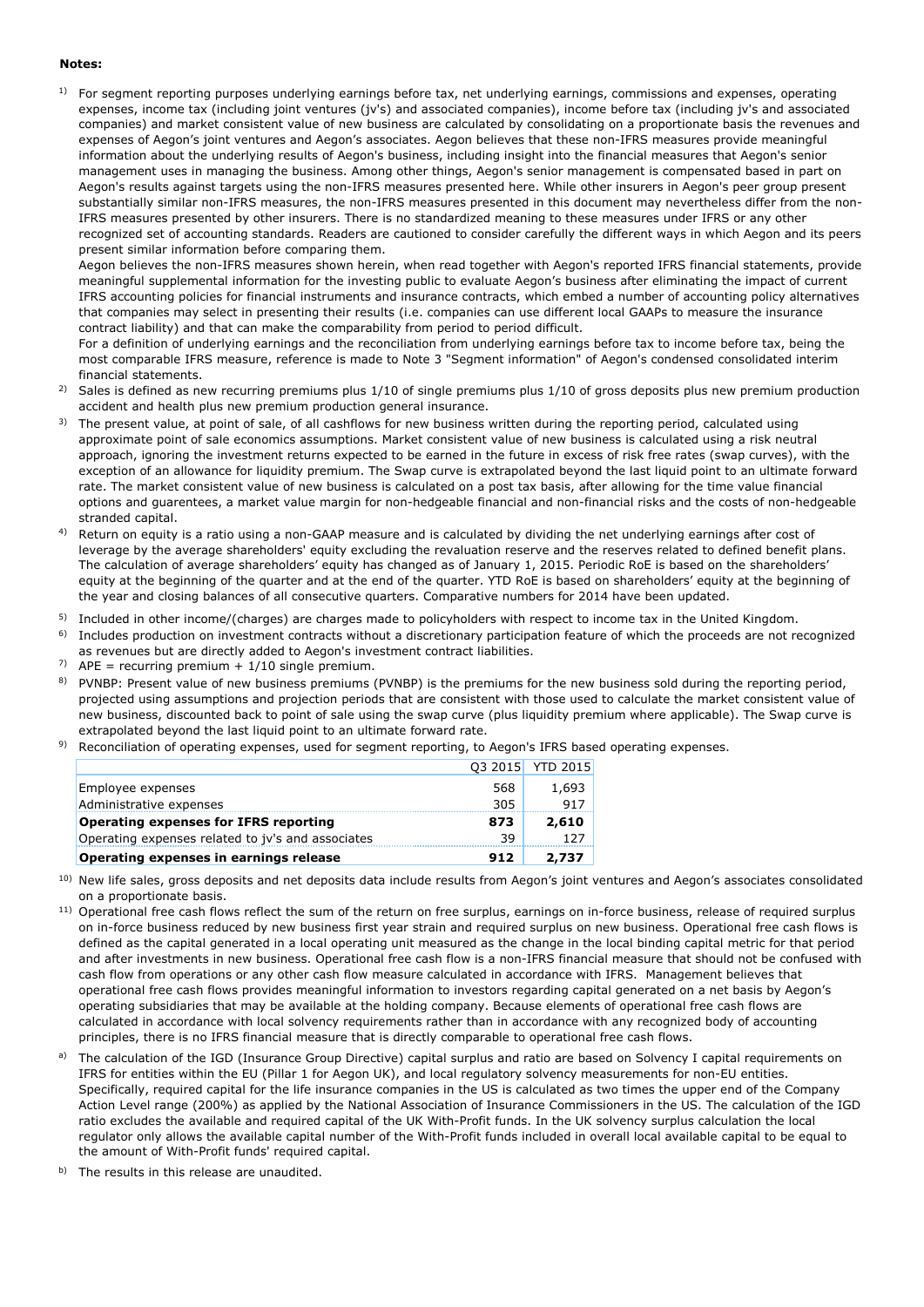### **Currencies**

Income statement items: average rate 1 EUR = USD 1.1150 (2014: USD 1.3554). Income statement items: average rate 1 EUR = GBP 0.7272 (2014: GBP 0.8120). Balance sheet items: closing rate 1 EUR = USD 1.1163 (2014: USD 1.2633; year-end 2014: USD 1.2101). Balance sheet items: closing rate 1 EUR = GBP 0.7369 (2014: GBP 0.7792; year-end 2014: GBP 0.7760).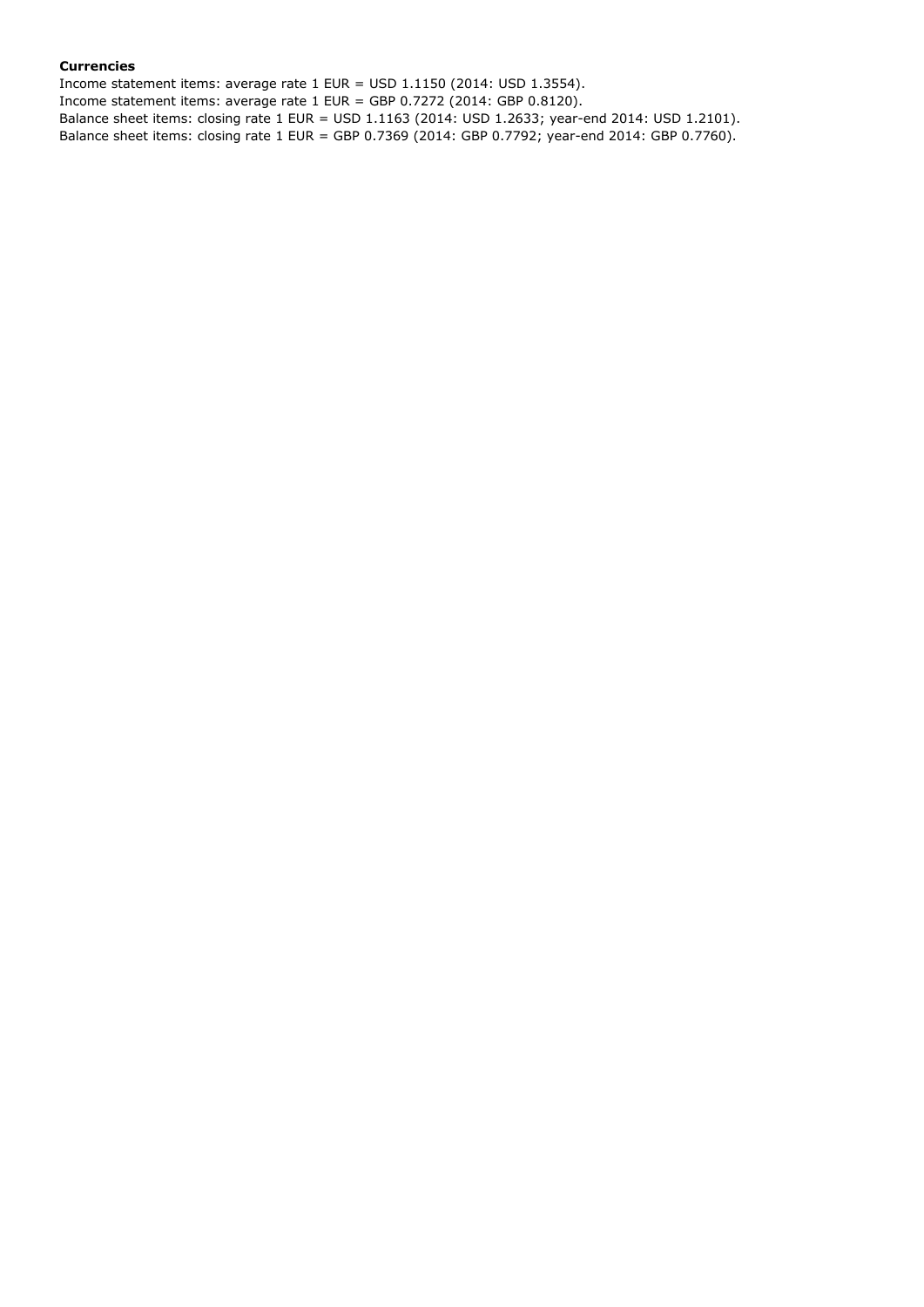| <b>Kerncijfers</b>                      |        |                   |               |          |               |         |         |        |
|-----------------------------------------|--------|-------------------|---------------|----------|---------------|---------|---------|--------|
| bedragen in EUR miljoenen               |        | Kw3 2015 Kw2 2015 | $\frac{0}{0}$ | Kw3 2014 | $\frac{0}{0}$ | 9M 2015 | 9M 2014 | $\%$   |
| Onderliggend resultaat voor belastingen | 436    | 549               | $-21$         | 291      | $\ast$        | 1,453   | 1,303   | $\ast$ |
| Nettowinst / verlies                    | $-524$ | 350               | ٠             | 52       |               | 142     | 787     | -82    |
| Verkoop                                 | 2,604  | 2,442             | 7             | 2,333    | 12            | 7,796   | 6,485   | 20     |
| Marktconforme waarde nieuwe productie   | 125    | 183               | $-31$         | 192      | $-35$         | 448     | 636     | -30    |
| Rendement op eigen vermogen             | 6.8%   | 8.2%              | $-18$         | 4.9%     | $\ast$        | 7.3%    | 7.3%    | $\ast$ |